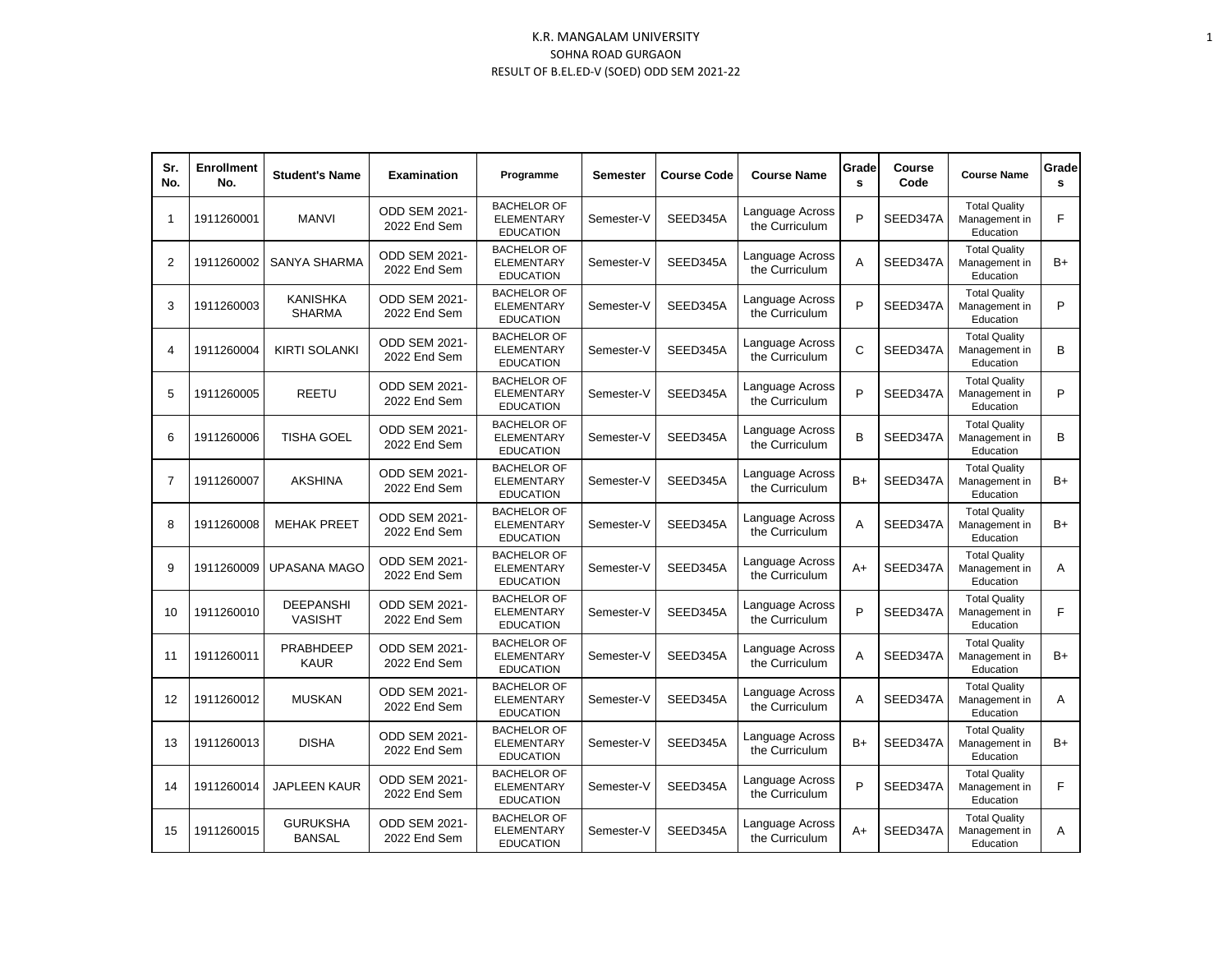## K.R. MANGALAM UNIVERSITY SOHNA ROAD GURGAON RESULT OF B.EL.ED-V (SOED) ODD SEM 2021-22

| Sr.<br>No.     | <b>Enrollment</b><br>No. | <b>Student's Name</b>              | <b>Examination</b>                   | Programme                                                   | Semester   | <b>Course Code</b> | <b>Course Name</b>                                | Grade<br>s | Course<br>Code | <b>Course Name</b>                   | Grade<br>s |
|----------------|--------------------------|------------------------------------|--------------------------------------|-------------------------------------------------------------|------------|--------------------|---------------------------------------------------|------------|----------------|--------------------------------------|------------|
| $\mathbf{1}$   | 1911260001               | <b>MANVI</b>                       | <b>ODD SEM 2021-</b><br>2022 End Sem | <b>BACHELOR OF</b><br><b>ELEMENTARY</b><br><b>EDUCATION</b> | Semester-V | SEED349A           | Story Telling and<br>Children's Literature        | F          | SEED351A       | Academic<br>Enrichment<br>Activities | B          |
| 2              | 1911260002               | SANYA SHARMA                       | ODD SEM 2021-<br>2022 End Sem        | <b>BACHELOR OF</b><br><b>ELEMENTARY</b><br><b>EDUCATION</b> | Semester-V | SEED349A           | Story Telling and<br><b>Children's Literature</b> | A          | SEED351A       | Academic<br>Enrichment<br>Activities | Α          |
| 3              | 1911260003               | KANISHKA<br><b>SHARMA</b>          | ODD SEM 2021-<br>2022 End Sem        | <b>BACHELOR OF</b><br><b>ELEMENTARY</b><br><b>EDUCATION</b> | Semester-V | SEED349A           | Story Telling and<br>Children's Literature        | A          | SEED351A       | Academic<br>Enrichment<br>Activities | $B+$       |
| 4              | 1911260004               | <b>KIRTI SOLANKI</b>               | <b>ODD SEM 2021-</b><br>2022 End Sem | <b>BACHELOR OF</b><br><b>ELEMENTARY</b><br><b>EDUCATION</b> | Semester-V | SEED349A           | Story Telling and<br><b>Children's Literature</b> | A          | SEED351A       | Academic<br>Enrichment<br>Activities | $B+$       |
| 5              | 1911260005               | <b>REETU</b>                       | <b>ODD SEM 2021-</b><br>2022 End Sem | <b>BACHELOR OF</b><br><b>ELEMENTARY</b><br><b>EDUCATION</b> | Semester-V | SEED349A           | Story Telling and<br><b>Children's Literature</b> | B          | SEED351A       | Academic<br>Enrichment<br>Activities | $B+$       |
| 6              | 1911260006               | <b>TISHA GOEL</b>                  | <b>ODD SEM 2021-</b><br>2022 End Sem | <b>BACHELOR OF</b><br><b>ELEMENTARY</b><br><b>EDUCATION</b> | Semester-V | SEED349A           | Story Telling and<br><b>Children's Literature</b> | $B+$       | SEED351A       | Academic<br>Enrichment<br>Activities | B          |
| $\overline{7}$ | 1911260007               | <b>AKSHINA</b>                     | <b>ODD SEM 2021-</b><br>2022 End Sem | <b>BACHELOR OF</b><br><b>ELEMENTARY</b><br><b>EDUCATION</b> | Semester-V | SEED349A           | Story Telling and<br><b>Children's Literature</b> | A+         | SEED351A       | Academic<br>Enrichment<br>Activities | $B+$       |
| 8              | 1911260008               | <b>MEHAK PREET</b>                 | ODD SEM 2021-<br>2022 End Sem        | <b>BACHELOR OF</b><br><b>ELEMENTARY</b><br><b>EDUCATION</b> | Semester-V | SEED349A           | Story Telling and<br><b>Children's Literature</b> | A          | SEED351A       | Academic<br>Enrichment<br>Activities | A          |
| 9              | 1911260009               | <b>UPASANA MAGO</b>                | <b>ODD SEM 2021-</b><br>2022 End Sem | <b>BACHELOR OF</b><br><b>ELEMENTARY</b><br><b>EDUCATION</b> | Semester-V | SEED349A           | Story Telling and<br>Children's Literature        | A+         | SEED351A       | Academic<br>Enrichment<br>Activities | $A+$       |
| 10             | 1911260010               | <b>DEEPANSHI</b><br><b>VASISHT</b> | <b>ODD SEM 2021-</b><br>2022 End Sem | <b>BACHELOR OF</b><br><b>ELEMENTARY</b><br><b>EDUCATION</b> | Semester-V | SEED349A           | Story Telling and<br><b>Children's Literature</b> | A          | SEED351A       | Academic<br>Enrichment<br>Activities | A          |
| 11             | 1911260011               | <b>PRABHDEEP</b><br><b>KAUR</b>    | ODD SEM 2021-<br>2022 End Sem        | <b>BACHELOR OF</b><br><b>ELEMENTARY</b><br><b>EDUCATION</b> | Semester-V | SEED349A           | Story Telling and<br>Children's Literature        | A+         | SEED351A       | Academic<br>Enrichment<br>Activities | A          |
| 12             | 1911260012               | <b>MUSKAN</b>                      | <b>ODD SEM 2021-</b><br>2022 End Sem | <b>BACHELOR OF</b><br><b>ELEMENTARY</b><br><b>EDUCATION</b> | Semester-V | SEED349A           | Story Telling and<br><b>Children's Literature</b> | A          | SEED351A       | Academic<br>Enrichment<br>Activities | $B+$       |
| 13             | 1911260013               | <b>DISHA</b>                       | <b>ODD SEM 2021-</b><br>2022 End Sem | <b>BACHELOR OF</b><br><b>ELEMENTARY</b><br><b>EDUCATION</b> | Semester-V | SEED349A           | Story Telling and<br>Children's Literature        | A          | SEED351A       | Academic<br>Enrichment<br>Activities | A          |
| 14             | 1911260014               | <b>JAPLEEN KAUR</b>                | ODD SEM 2021-<br>2022 End Sem        | <b>BACHELOR OF</b><br><b>ELEMENTARY</b><br><b>EDUCATION</b> | Semester-V | SEED349A           | Story Telling and<br>Children's Literature        | F          | SEED351A       | Academic<br>Enrichment<br>Activities | F          |
| 15             | 1911260015               | <b>GURUKSHA</b><br><b>BANSAL</b>   | <b>ODD SEM 2021-</b><br>2022 End Sem | <b>BACHELOR OF</b><br><b>ELEMENTARY</b><br><b>EDUCATION</b> | Semester-V | SEED349A           | Story Telling and<br><b>Children's Literature</b> | A+         | SEED351A       | Academic<br>Enrichment<br>Activities | Α          |